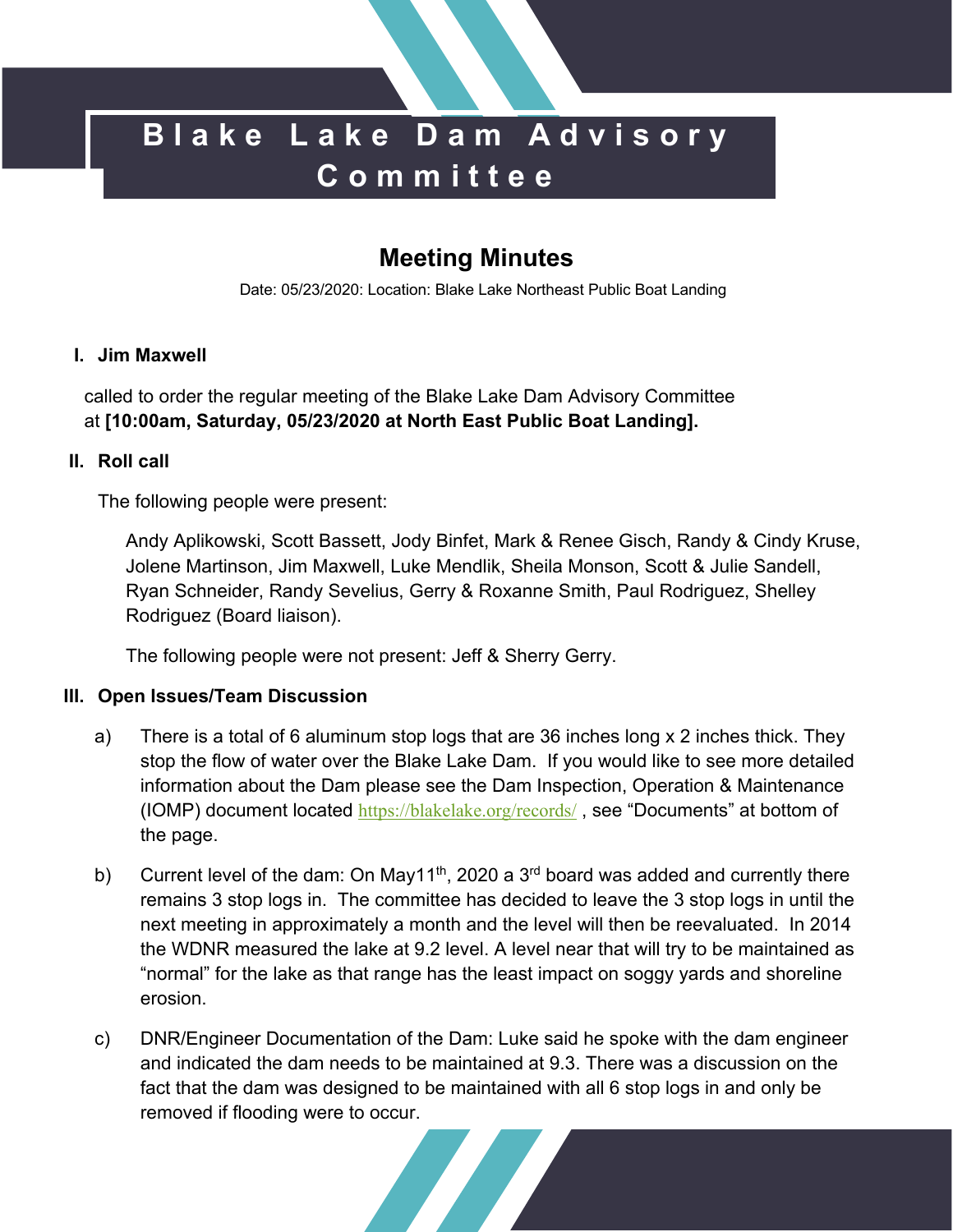You can find this information in the Dam IOMP document. The rocks over the pilings are to protect the piling and should not be disturbed without consulting with the engineer. Only stop logs should be placed or removed to maintain the water level. The record high water table and wetter than normal year last year may be the contributors of so many low and flooded yards.

- d) The committee determined we need to have a conversation with the engineer before adding any more boards, though it is designed to have 6 stop logs in it. Scott and Gerry will contact the engineer. In the meantime, anyone else with any questions for the engineer should relay them onto Scott and Gerry.
	- scottbassett@live.com
	- gsmith9108@gmail.com
- e) Election for New Committee Chairs/Secretary/Maintenance Crew/Cleaning Crew
	- Committee Co-Chairs: Scott Bassett and Gerry Smith
	- Secretary Co-Chairs: Cindy Kruse and Jolene Martinson
	- Dam Level Weekly Monitor: Jody Binfet
	- Dam Board Maintenance Crew (Board Insert & Removal): Randy Kruse, Luke Mendlik, Randy Sevelius, Ryan Schneider & Paul Rodriguez
	- Dam Cleaning Crew: Andy Aplikowski, Scott Bassett, Jolene Martinson & Luke Mendlik
	- Luke will find a secure place to store the stop logs.
- f) Musky: Jim said the DNR fish biologist will research the possibility of creating some type of structure to make it easier for fish to get from the pond to the lake
- g) Shelley Rodriguez explained what the Board is responsible for and what this Committee is responsible for. The Board will help with surveys, mailings and will communicate to other cabin owners on the lake, via the Blakelake.org website. The committee is responsible for communicating everything we do with the water and the Dam. Cindy K. and Jolene M. are responsible for letting Shelley know when we are moving or adding boards and why. Randy K., Luke M., Randy S., & Paul R. are responsible for letting Cindy and Jolene know when stop logs are removed or added.